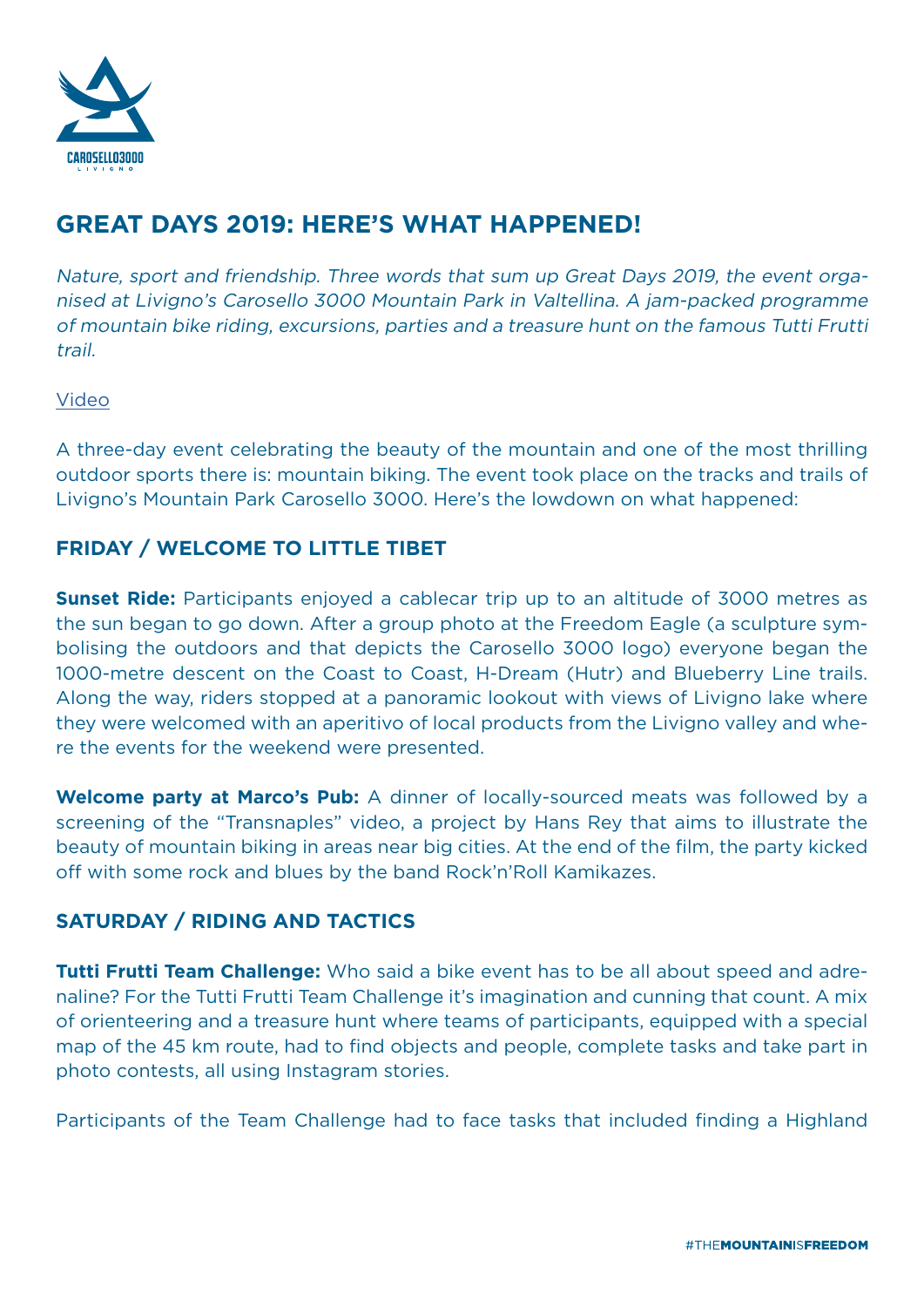

cow, taking a dip in the river Spöl and reaching the snowy viewpoint at the Madonon.

They even had to find Wally, the famous character dressed in red and white stripes, who made his first appearance during the Tutti Frutti Team Challenge and who will be back on the Carosello 3000 trails for some weekends in the summer. Anyone who finds him will have to be quick with their smartphone because the most original photo will win some special MTB gear ([see info\)](https://www.carosello3000.com/en/summer/mountain-info/events/where-is-wally).

**Après-bike and prizes:** During the sports events, the official drink of Great Days was the wellness drink Holy, but at the end of the day it was time to relax at the après-bike event with the [craft beer 1816](http://www.1816.it/), produced in Livigno's renowned brewery and served directly from the 500-litre tank installed in a vintage VW van. There was music and laughter as all the teams came on stage to discover their scores and receive prizes which included [FTPro](https://www.ftpro.it/copia-di-italiano) bike gear.

### **SUNDAY / NATURE AND FRIENDSHIP**

**Mtb Tours:** Sunday morning was dedicated to riding, with various tours led by the Bike Livigno guides. There was an enduro ride where participants could try out a section of a new trail, The Bomb, almost entirely built by hand and which will be officially opened to the public in early August. There was also the Wild Goat e-mtb tour, where participants ventured into the wild Federia Valley to discover old-school style single trails.

**Party in the Woods:** Participants of the tour then met up at the Plascianet hut for the Party in the Woods. A closing party for the event - there was an open-air BBQ and a chilled-out friendly atmosphere. Surrounded by nature, there was also an unplugged guitar and violin concert by YetiDuo.

Guests at the event included:

The Italian Enduro champion Jessica Bormolini, pride of Livigno, who is currently defending her national title whilst also competing to be crowned champion of the WES [\(World](https://www.worldebikeseries.com/) [E-bike Series\)](https://www.worldebikeseries.com/).

The Swiss Paralympic athlete [Murat Pelit](http://www.muratpelit.ch/), together with the guys from [Ti-Rex Sport,](https://www.tirex.ch/) an association that works to give people with motor disabilities a chance to enjoy sports such as skiing, wakeboarding and, of course, mountain biking.

The mountain bike pioneer [Hans Rey,](https://hansrey.com/) who has played a big part in the development of